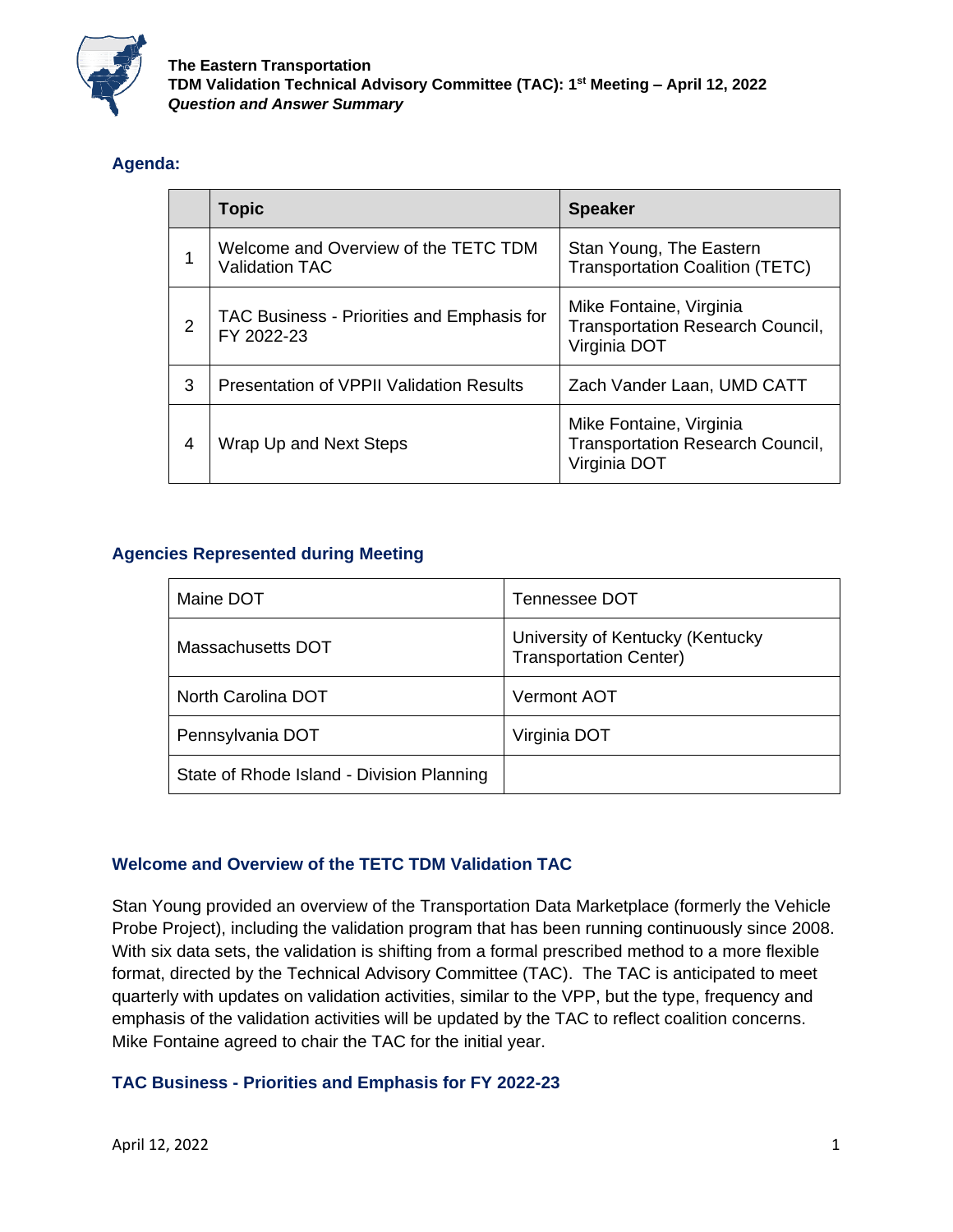

### **The Eastern Transportation TDM Validation Technical Advisory Committee (TAC): 1st Meeting – April 12, 2022** *Question and Answer Summary*

With six datasets to evaluate and validate, the TAC needs to prioritize limited resources to the areas of most interest to coalition members. Stan Young (TETC) and Mike Fontaine (Virginia DOT) noted that volume and O-D datasets would be the initial focus based on informal feedback received from coalition members to date. Participants were asked if they concurred with this plan. There was no dissent and the following additional preferences were noted:

- **Stated Concurrence**: MassDOT (Bob Frey), PennDOT (Scott Benedict), NCDOT (Kent Taylor), Vermont AOT (Zoe Neaderland)
- **Stated Preference for Volume**: VDOT (Simona Babiceanu)
- **Stated Preference for Freight O-D**: Rhode Island MPO (Josh O'Neill)

### **Q: Simona Babiceanu (Virginia DOT):** Where is truck data in your list of priorities?

A: Mike Fontaine (Virginia DOT): Freight data is very important to us. We want to develop a method for overall volume and O-D and that can be adapted to freight.

A: Stan Young: Marygrace Parker (TETC) is highly attuned to freight issues and she proposed the idea of a freight-specific data group.

C: Josh O'Neill (Rhode Island MPO): We had a truck parking working group meeting quarterly and we're looking to start up a freight data group to look at issues with new vendors and how others are approaching utilization of freight data. In RI, we're already analyzing INRIX O-D for heavy vehicles. We're looking to get more data to refine the analysis.

**Q: Zoe Neaderland (Vermont AOT):** Can you separate O-D data into separate classes like NPMRDS (vehicle and truck or both) or does it come combined?

A: Stan Young (TETC): There are some vendors that claim they can stratify O-D by class but the accuracy is still unclear from our perspective. One of the first tests will be to compare class values between vendors to see if they're close in value.

**Q: Daniel Hulker (University of Kentucky (Kentucky Transportation Center):** I am not worried about speed data. My worry with the other products is the consistency of coverage. Also, with something like volume, are the vendors calculating their results from scratch or using existing volume data to calibrate their results?

A: Simona Babiceanu (Virginia DOT): Streetlight is using VDOT continuous count stations (CCS) for validation.

A: Michael Fontaine (Virginia DOT): Yes, this is how they calibrate the models. For validation, we'd like to find states/locations that have good CCS but also temporary